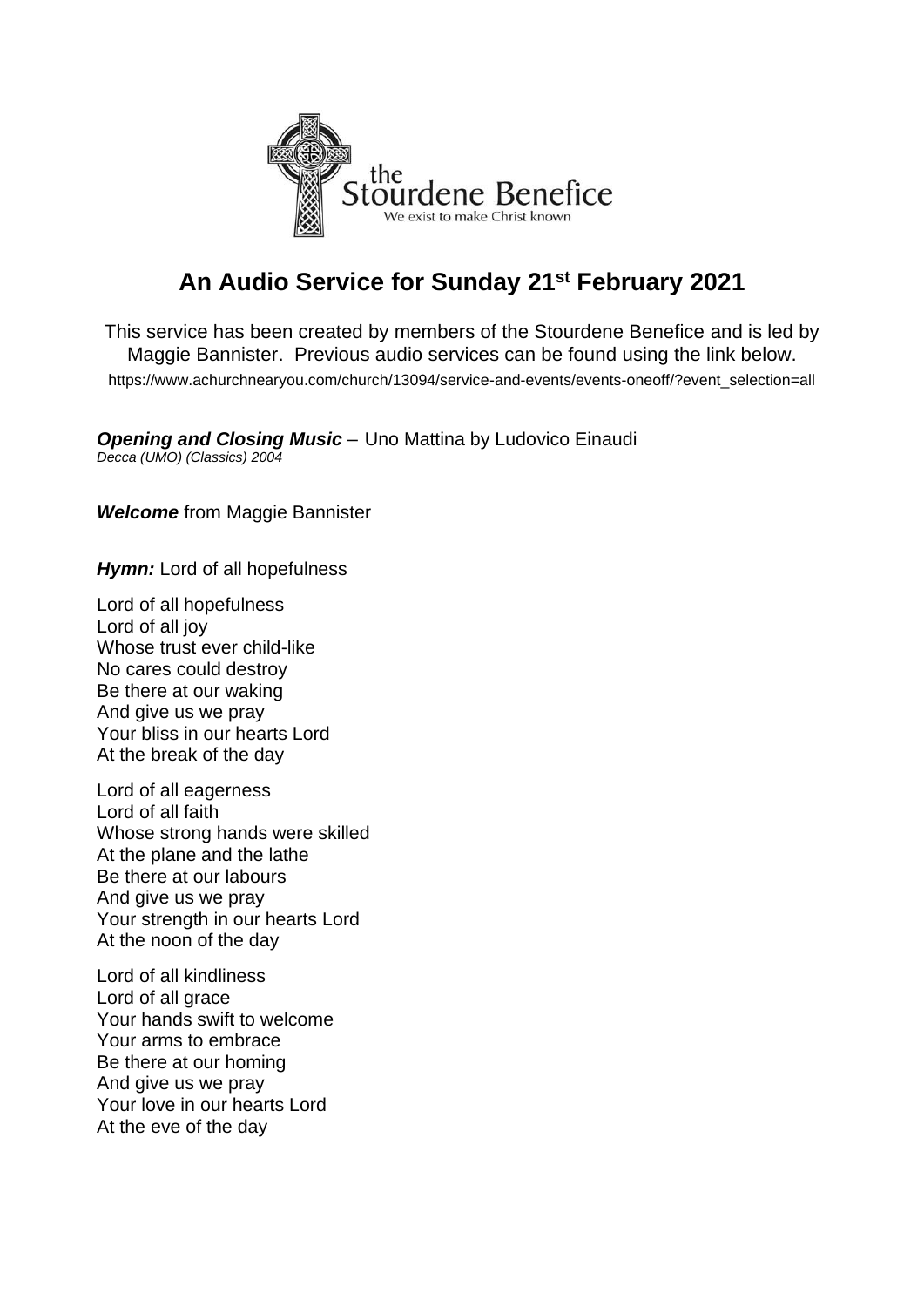Lord of all gentleness Lord of all calm Whose voice is contentment Whose presence is balm Be there at our sleeping And give us we pray Your peace in our hearts Lord At the end of the day

CCLI Song # 4778835 Jan Struther © Words: 1931, 1982 Oxford University Press Music: Public Domain For use solely with the SongSelect® Terms of Use. All rights reserved. www.ccli.com CCLI Licence No. 612722 The Guildford Cathedral Choir ℗ 2010 Demon Music Group Ltd

## *We say together:*

Loving God, by whose great generosity we are granted the gift of life, so breathe on this spark of your presence within us that we burn with a flame of love that banishes our fear and lights up the world around us. We ask this in the name of Jesus, light and life of the world. Amen. *John Polhill*

*Bible Reading***:** Genesis 9.8-17, read by Phil Knight

**Poem:** God colours the rainbow, written by Julia Morris, read by Jane and Peter Waters

*Bible Reading***:** Mark 1.9-15, read by Carolyn Rodgers

#### **Hymn:** In Christ alone

In Christ alone my hope is found He is my light, my strength, my song This cornerstone, this solid ground Firm through the fiercest drought and storm What heights of love, what depths of peace When fears are stilled, when strivings cease My comforter, my all in all Here in the love of Christ I stand

In Christ alone who took on flesh Fullness of God in helpless babe This gift of love and righteousness Scorned by the ones He came to save Till on that cross as Jesus died The wrath of God was satisfied For every sin on Him was laid Here in the death of Christ I live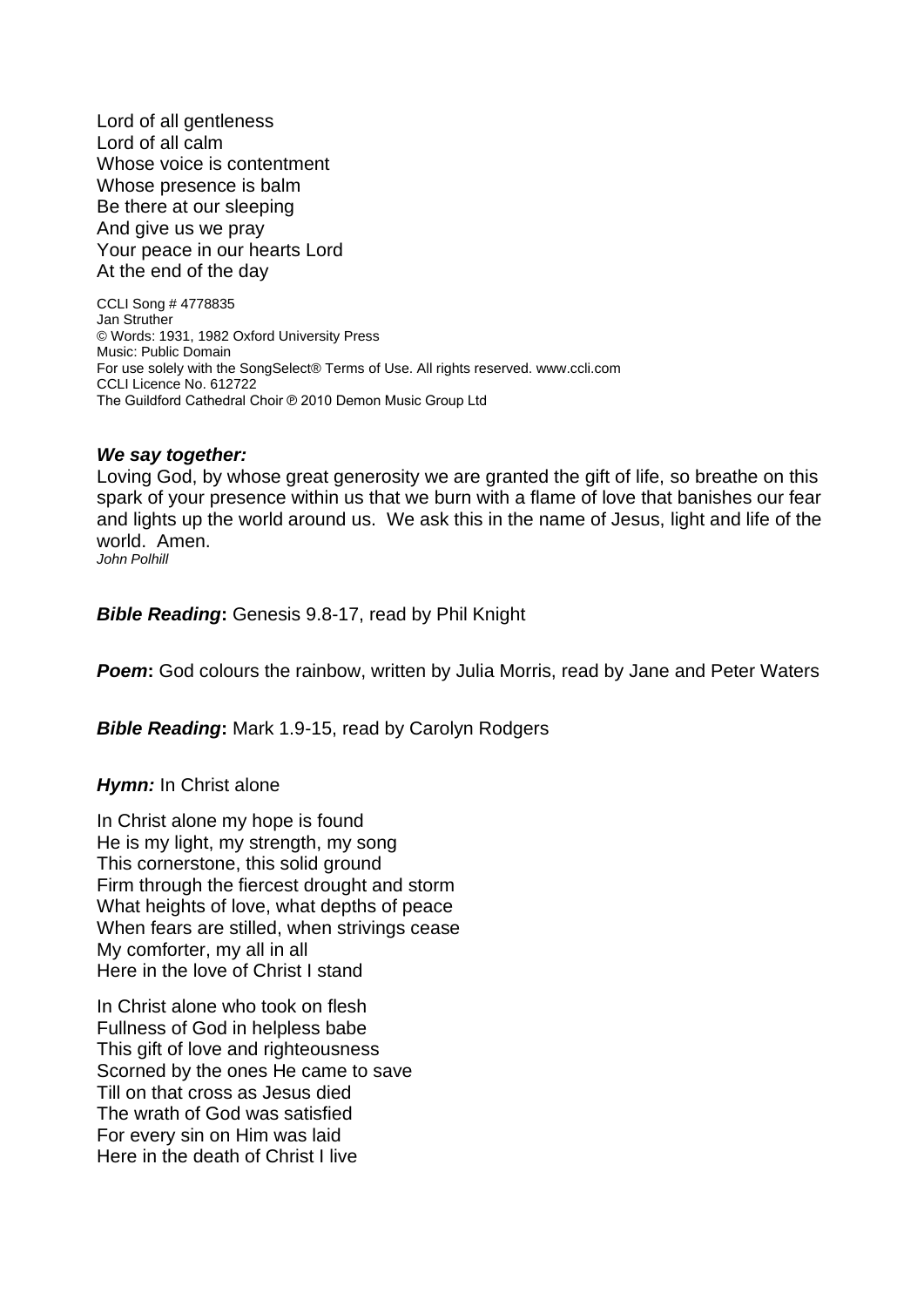There in the ground His body lay Light of the world by darkness slain Then bursting forth in glorious day Up from the grave He rose again And as He stands in victory Sin's curse has lost its grip on me For I am His and He is mine Bought with the precious blood of Christ

No guilt in life, no fear in death This is the power of Christ in me From life's first cry to final breath Jesus commands my destiny No power of hell, no scheme of man Can ever pluck me from His hand Till He returns or calls me home Here in the power of Christ I'll stand

No power of hell, no scheme of man Can ever pluck me from His hand Till He returns or calls me home Here in the power of Christ I'll stand

*CCLI Song # 3350395 Keith Getty | Stuart Townend © 2001 Thankyou Music (Admin. by Integrity Music) For use solely with the SongSelect® Terms of Use. All rights reserved. www.ccli.com CCLI Licence No. 612722*

*Reflection***:** Finding God in the rainbow, read by Jane Evans *From spillthebeans.org*

#### *Song:* Walk with me

*Chorus* Walk with me O Lord Be with us on our journey of faith Walk with me O Lord And hear us when we pray

#### *Chorus*

Come Holy Spirit Our teacher and Lord Come fill our hearts let our lives be restored Spirit of Love we will answer your call To live the salvation Christ won for us all

#### *Chorus*

Come Holy Spirit the giver of life Lead us out of darkness to walk in your light Give us compassion and hearts that are pure In thought word and deed let us live by your law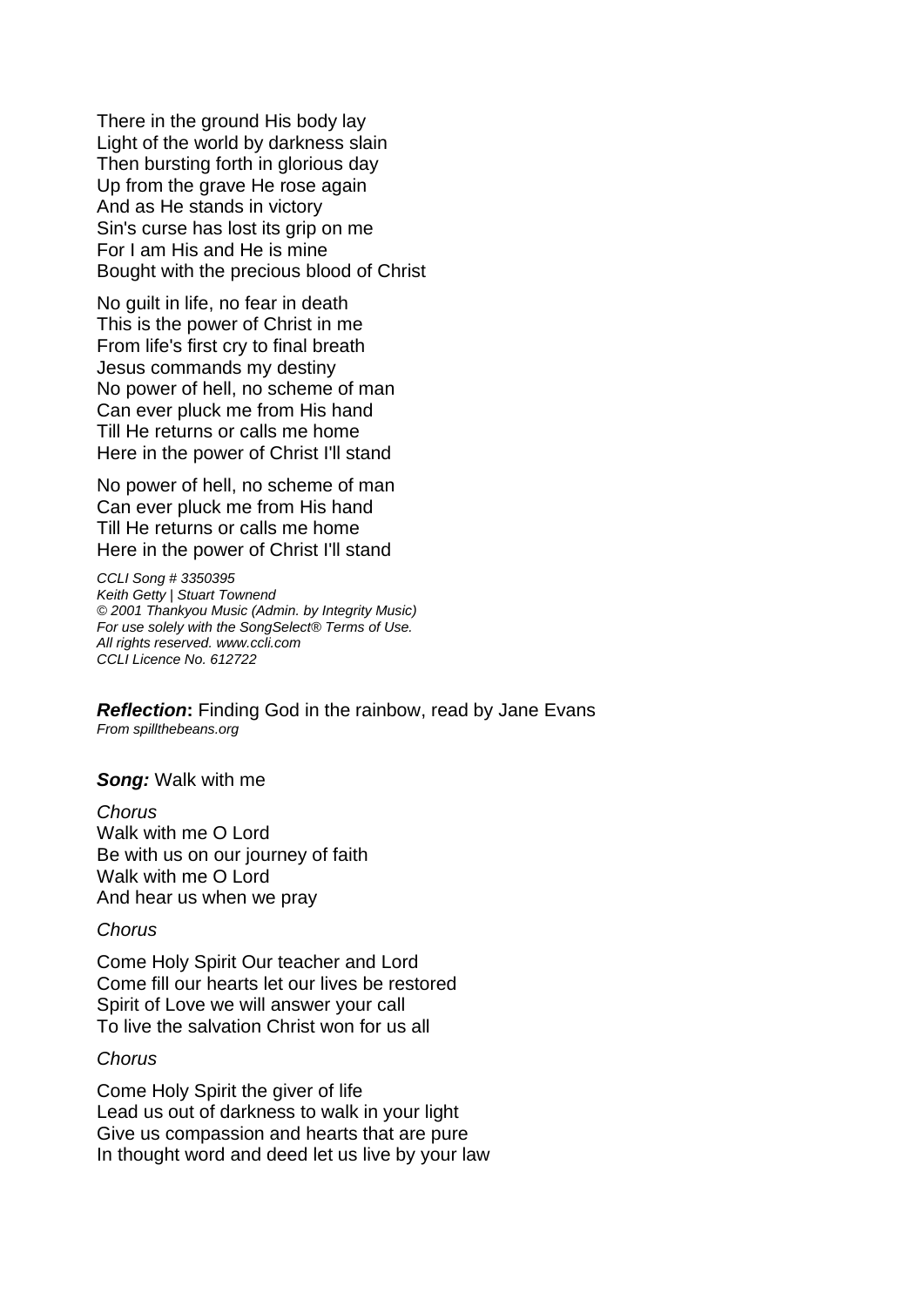#### *Chorus twice*

#### And hear us when we pray And hear us when we pray

*CCLI Song # 5173312 Joanne Boyce | Mike Stanley © 2001, 2005, 2008 CJM Music Ltd For use solely with the SongSelect® Terms of Use. All rights reserved[. www.ccli.com](http://www.ccli.com/) Used with permission CCLI Licence No. 612722*

#### *Prayers of Intercession* led by Dave Benton

*From spillthebeans.org*

The response to the words 'Lord in your mercy' is '**Hear our prayer**'.

#### *Lord's Prayer*

Our Father, who art in Heaven. hallowed be Thy Name. Thy kingdom come, Thy will be done, on Earth as it is in Heaven. Give us this day our daily bread. And forgive us our trespasses, as we forgive those who trespass against us. And lead us not into temptation, but deliver us from evil. For Thine is the kingdom, the power, and the glory, for ever and ever. Amen.

#### *Song: Rainbow connection*

Why are there so many songs about rainbows and what's on the other side? Rainbows are visions, but only illusions and rainbows have nothing to hide. So we've been told, and some choose to believe it, I know they're wrong, wait and see. Someday we'll find it, the rainbow connection, the lovers, the dreamers, and me.

Who said that every wish would be heard and answered when wished on a morning star? Somebody thought of that, and someone believed it. Look what it's done so far. What's so amazing that keeps us stargazing and what do we think we might see? Someday we'll find it, a rainbow connection, the lovers, the dreamers, and me.